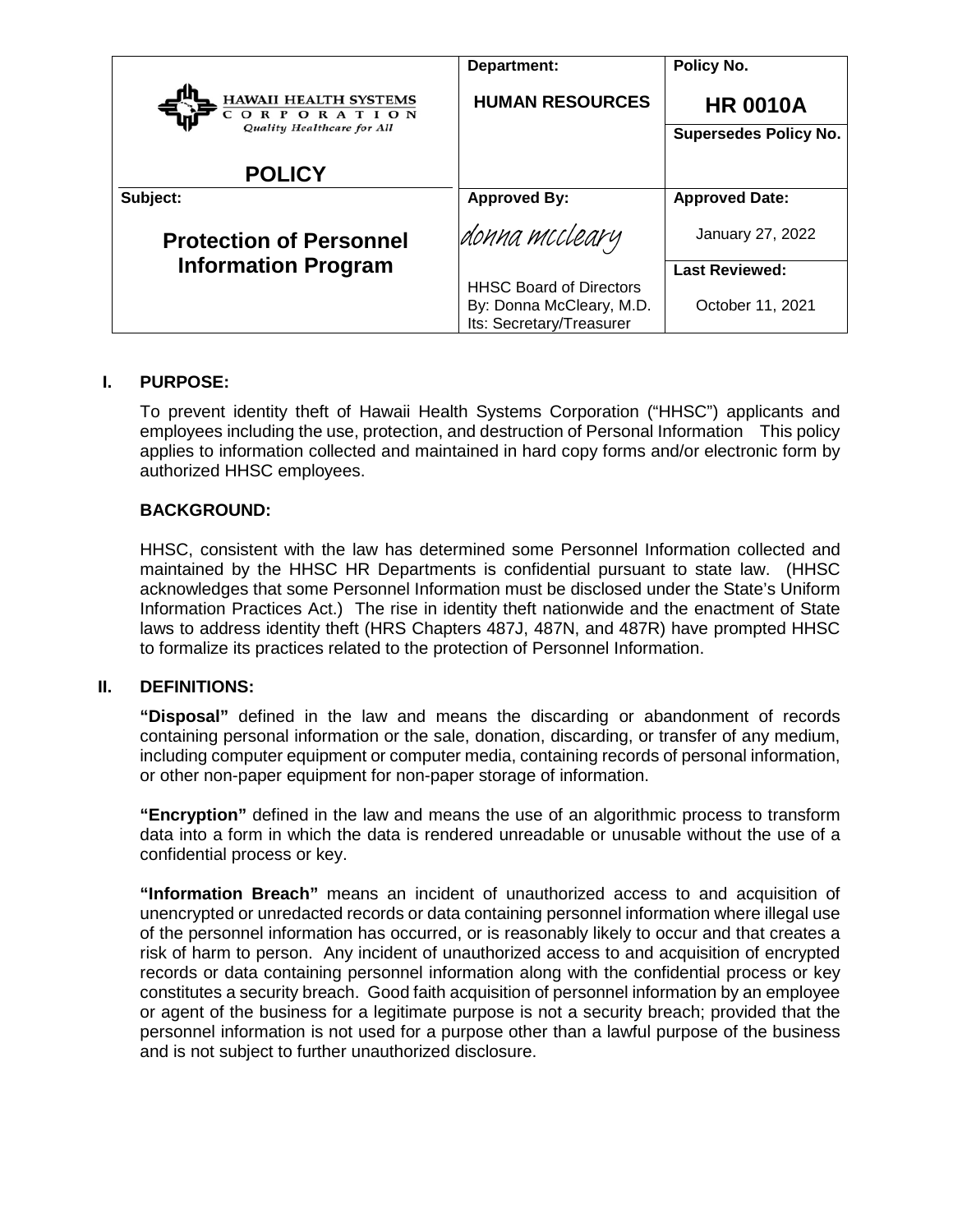**"Personal Information"** defined in the law and means an individual's first name or first initial and last name in combination with any one or more of the following data elements, when either the name or the data elements are not encrypted:

- a. Social Security Number;
- b. Driver's Licenses Number or Hawaii identification card number;
- c. Account number, credit or debit card number, access code, or password that would permit access to an individual's financial account.

**"Personnel Information"** means all individually identifiable information maintained on an employee for human resources (HR) related purposes and which is under the jurisdiction of the Hawaii Health Systems Corporation—whether or not such information is also considered to be "personal information." This includes, but is not limited to, an employee's name, social security number, home address, birthdate, and salary.

**"Records"** defined in the law and means any material on which written, drawn, spoken, visual, or electromagnetic information is recorded or preserved, regardless of physical form or characteristics.

**"Redacted"** defined in the law and means the rendering of data so that it is unreadable or is truncated so that no more than the last four digits of the identification number are accessible as part of the data.

**"Security Breach"** means an incident of unauthorized access to and acquisition of unencrypted or unredacted records or data containing personal information where illegal use of the personal information has occurred, or is reasonably likely to occur and that creates a risk of harm to person. Any incident of unauthorized access to and acquisition of encrypted records or data containing personal information along with the confidential process or key constitutes a security breach. Good faith acquisition of personal information by an employee or agent of the business for a legitimate purpose is not a security breach; provided that the personal information is not used for a purpose other than a lawful purpose of the business and is not subject to further unauthorized disclosure.

Personal Information and Personnel Information may sometimes be referred to collectively as "Confidential Information."

The definitions above which are defined in the law shall be considered amended whenever the definitions in the law are amended.

#### **III. POLICY:**

- A. It is the policy of the HHSC to secure applicant and employee Personnel Information from unauthorized disclosure, loss or theft.
- B. The policy does not cover medical information or drug and alcohol testing information, as such information is the subject of other federal and state laws, rules and HHSC policies.

#### **IV. AUTHORITY:**

- Chapter 487J, Hawaii Revised Statutes ("HRS") Personal Information Protection
- Chapter 487N, HRS Security Breach of Personal Information
- Chapter 487R, HRS Destruction of Personal Information Records
- Chapter 92F, HRS Uniform Information Practices Act